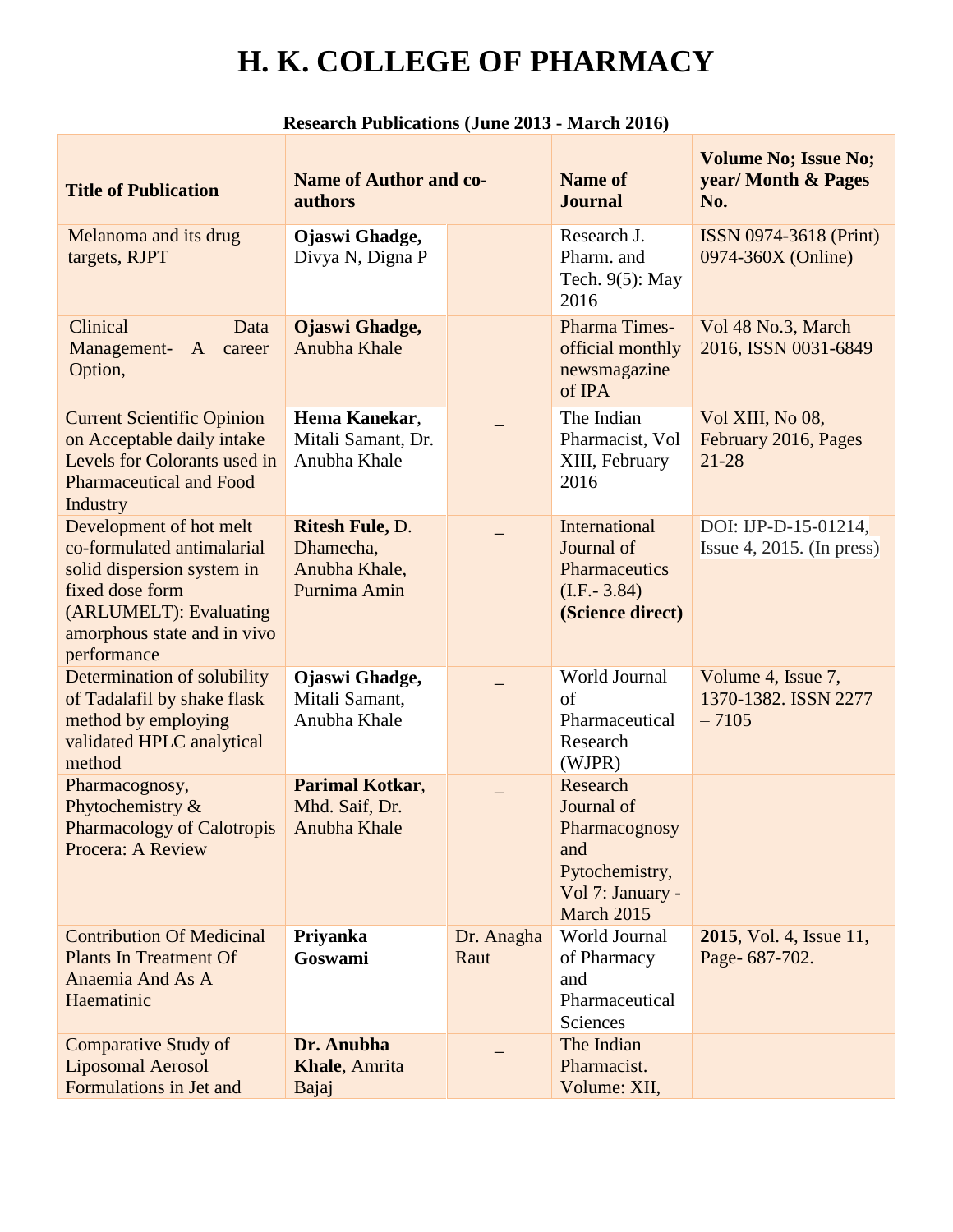| <b>Ultrasonic Nebulizers</b>                                                                                                                             |                                                                             | No. 8, February<br>2015                                                                               |                                                                  |
|----------------------------------------------------------------------------------------------------------------------------------------------------------|-----------------------------------------------------------------------------|-------------------------------------------------------------------------------------------------------|------------------------------------------------------------------|
| <b>Evaluation of Mouth</b><br><b>Dissolving Films: Physical</b><br>and chemical Methods                                                                  | Tarjani Naik,<br>Anubha Khale,<br>Hema Kanekar                              | International<br>Journal of<br>Pharmaceutical<br>and<br>Phytopharmacol<br>ogical Research<br>(eIJPPR) | $2014; 4(1): 62-65$                                              |
| <b>Coloring Agents: Current</b><br><b>Regulatory Perspective for</b><br><b>Coloring Agents Intended</b><br>for Pharmaceutical and<br><b>Cosmetic Use</b> | Hema Kanekar,<br>Dr. Anubha Khale                                           | Int. J. Pharm.<br>Phytopharmacol                                                                      | volume 3, Issue 5, 2014,<br>Page no 365-373                      |
| Snake Venom, Anti-Snake<br>Venom & Potential of<br><b>Snake Venom</b>                                                                                    | Priyanka Goswami                                                            | International<br>Journal of<br>pharmacy and<br>Pharmaceutical<br>Sciences                             | April 2014, Vol 6, Issue<br>5, Page- 4-7                         |
| <b>Antibody Drug</b><br>Conjugation: Future of<br><b>Cancer Care</b>                                                                                     | Ojaswi Ghadge,<br>Dr. Anubha Khale,<br>Ajit Wankhede                        | Research J.<br>Pharm, August<br>2014                                                                  | Volume7(8), August<br>2014, Page no 931-937                      |
| Pulmonary drug delivery<br>system: current practices<br>and applications                                                                                 | Praful Kadam,<br>Hema Kanekar,<br>Dr. Anubha Khale                          | World Journal<br>of<br>Pharmaceutical<br>research                                                     | ISSN 2277-7105.<br>Volume 3, issue 6, $25th$<br><b>July 2014</b> |
| Aloe Vera nutraceutical to<br>pharmaceutical                                                                                                             | <b>Shusruta Mulay,</b><br>Archana Bele,<br>Amol Borade, Dr.<br>Anubha Khale | <b>Indian Drugs</b>                                                                                   | Vol 51, issue 03, March<br>2014, Page no 5-23                    |
| <b>Brain Tumor and Passive</b><br>Targeting                                                                                                              | Ojaswi Ghadge,<br>Dr. Anubha Khale,<br>Ajit Wankhede                        | World Journal<br>of<br>Pharmaceutical<br>Research.                                                    | Vol 3, Issue 2, 1988-<br>2002, Feb 2014                          |
| <b>Technical Advancement in</b><br><b>Biodegradable Polymers</b><br>and their Recent Patents                                                             | <b>Tushar Phale,</b><br>Jaya Agnihotri, Dr.<br>Anubha Khale                 | <b>International</b><br>Journal of<br>Pharmaceutical<br>Sciences and<br>Research,                     | Vol 5(1), January 2014,<br>$Page - 37 - 44$                      |
| <b>Green fluorescent Protein</b><br>As an analytical tool in<br><b>Process Analytical</b><br>technology                                                  | <b>Sunita Ogale, Dr.</b><br>Anubha Khale,<br>Siddhesh Juvekar               | et.al.'Int.J.Res.P<br>harm.Sci.                                                                       | $4(3)$ , 350-353, 2013                                           |
| <b>Multifaceted Saxifraga</b><br>ligulata                                                                                                                | Priyanka<br>Goswami                                                         | <b>Internal Journal</b><br>of Research in                                                             | <b>July-Aug 2013,</b><br>Vol. 4, Issue 4, Page-                  |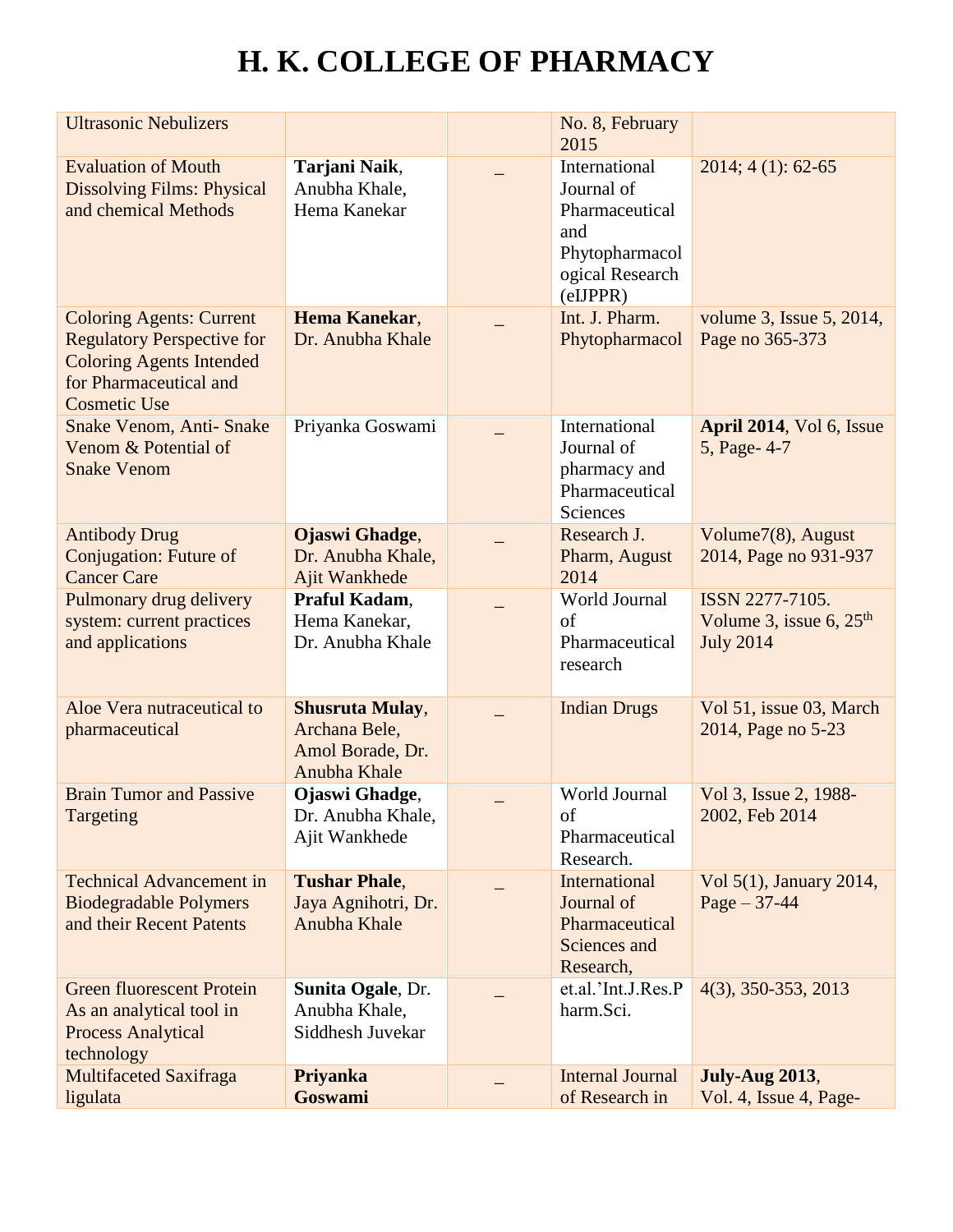|                                                                                                                                                            |                                     |                                          | Ayurveda and<br>Pharmacy                                                                             | 608-611.                                              |
|------------------------------------------------------------------------------------------------------------------------------------------------------------|-------------------------------------|------------------------------------------|------------------------------------------------------------------------------------------------------|-------------------------------------------------------|
| Urolithiasis: An Overview                                                                                                                                  | Priyanka<br>Goswami                 | Dr. Anubha<br>Khale                      | <b>International</b><br>Journal of<br>Pharmaceutical<br>&Biological<br>Archives                      | <b>Dec 2013</b> , Vol 4(6),<br>Pages 1119-1123        |
| <b>Atrophic Vaginitis</b>                                                                                                                                  | Priyanka<br><b>Goswami</b>          | Dr. Anubha<br>Khale                      | International<br>Research<br>Journal of<br>Pharmacy,<br>November                                     | <b>December 2013, Vol 4,</b><br>Issue 11, Page- 17-19 |
| Natural Sunscreen agents: a<br>review                                                                                                                      | Priyanka<br>Goswami                 |                                          | <b>Scholars</b><br>Academic<br>Journal of<br>Pharmacy                                                | <b>2013</b> , Vol. 2 Issue 6,<br>Page-458-463.        |
| An Approach to a<br>Nutraceutical                                                                                                                          | Archana Bele, Dr.<br>Anubha Khale   |                                          | Research J.<br>Pharm and<br>Tech, October<br>2013                                                    | Vol 6(10), October<br>2013, pages 1162-1165           |
| Overcoming the<br>interferences in endotoxin<br>detection assays                                                                                           | Sushruta Mulay,<br>Dr. Anubha Khale |                                          | PharmaTimes,<br>Apr 2013                                                                             | Vol 45, No4, April<br>2013, Pages $27 - 30$           |
| <b>Colouring Agents: Current</b><br><b>Regulatory Perspective for</b><br><b>Colouring Agents Intended</b><br>for Pharmaceutical and<br><b>Cosmetic Use</b> | Hema Kanekar                        | Dr. Anubha<br>Khale                      | Int. J. Pharm.<br>Phytopharmacol                                                                     | volume 3, Issue 5, 2014,<br>Page no 365-373           |
| Current scientific opinion<br>on acceptable daily intake<br>levels for the colorants used<br>in pharmaceutical and food<br>industry.                       | Hema Kanekar                        | Dr. Anubha<br>Khale                      | The Indian<br>Pharmacist                                                                             | Vol XIII, No. 8, Feb<br>2016, Page no. 21-28.         |
| Pulmonary drug delivery<br>system: current practices<br>and applications                                                                                   | Hema Kanekar                        | Dr. Anubha<br>Khale,<br>Praful<br>Kadam  | <b>World Journal</b><br>of<br>Pharmaceutical<br>Research                                             | Vol 3, Issue 6, 2014,<br>204-229                      |
| <b>Evaluation of Mouth</b><br><b>Dissolving Films: Physical</b><br>and Chemical Methods                                                                    | Hema Kanekar                        | Dr. Anubha<br>Khale,<br>Tarjani<br>Naik. | International<br>Journal of<br>Pharmaceutical<br>and<br>Phytopharmacol<br>ogical Research<br>eIJPPR) | <b>2014</b> ; 4 (1): 62-65                            |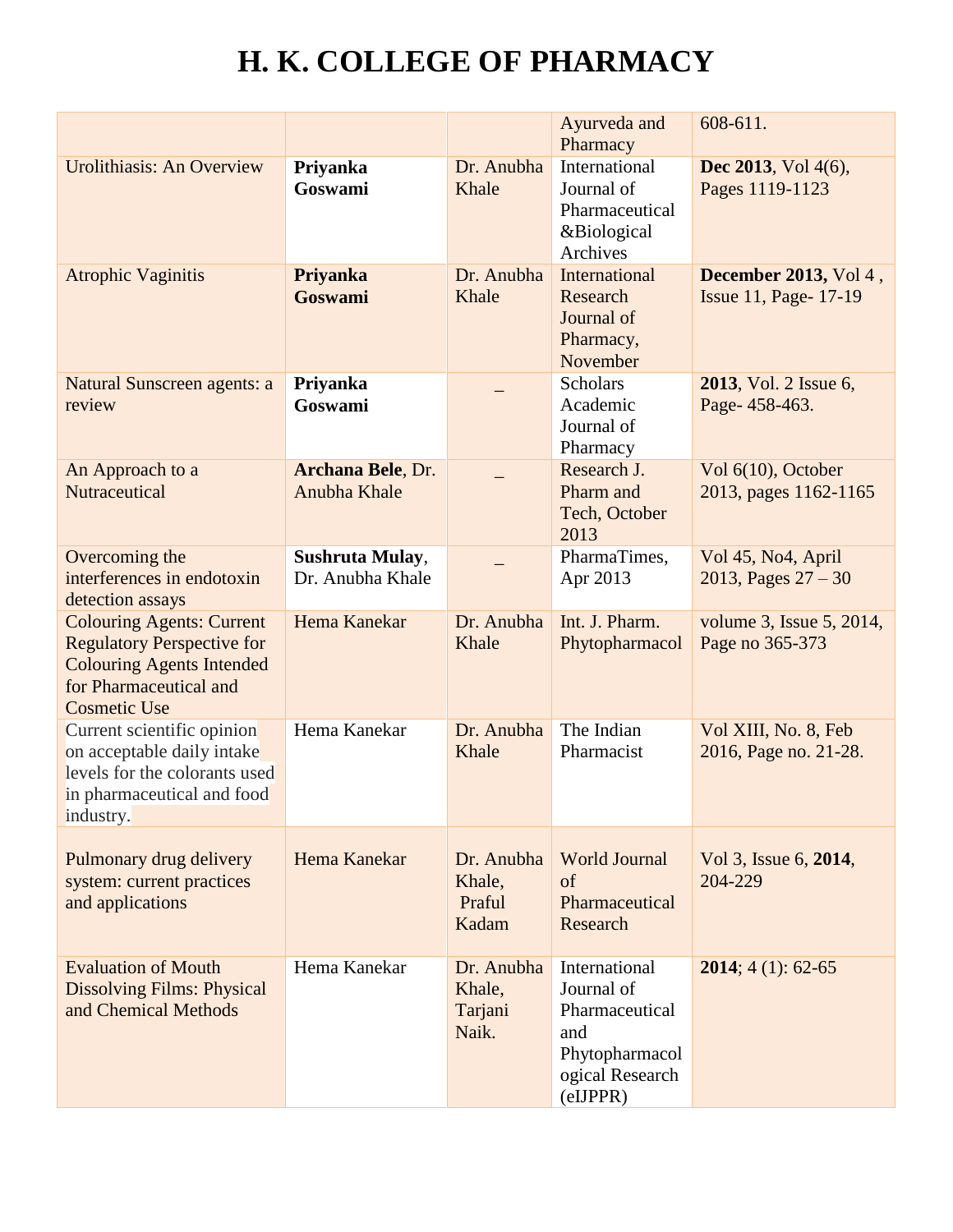| <b>Antibody Drug</b><br><b>Conjugation-Future of</b><br><b>Cancer Care</b>                                                                             | Ojaswi Ghadge                        | Anubha<br>Khale, Ajit<br>Wankhede                            | Research<br>Journal of<br>Pharmacy and<br>Technology<br>(RJPT)                                                | August 2014, pg 931-<br>937: ISSN 0974-3618           |
|--------------------------------------------------------------------------------------------------------------------------------------------------------|--------------------------------------|--------------------------------------------------------------|---------------------------------------------------------------------------------------------------------------|-------------------------------------------------------|
| Determination of<br>solubility of Tadalafil by<br>shake flask method by<br>employing validated<br><b>HPLC</b> analytical method                        | Ojaswi Ghadge                        | Mitali<br>Samant,<br>Anubha<br>Khale                         | World Journal<br>of<br>Pharmaceutical<br>Research<br>(WJPR)                                                   | Volume 4, Issue 7,<br>1370-1382. ISSN 2277<br>$-7105$ |
| Phytochemical screening of<br>aloevera; an overview                                                                                                    | <b>Archana Bele</b>                  | Dr. Anubha<br>Khale                                          | International<br>Journal of<br>Advances in<br>Pharmaceutical<br>Research                                      | 2014, 5, Issue 8, 363–<br>367.                        |
| Development of hot melt<br>co-formulated antimalarial<br>solid dispersion system in<br>fixed dose form                                                 | <b>Ritesh Fule</b>                   | D.<br>Dhamecha,<br>Anubha<br>Khale,<br>Purnima<br>Amin       | International<br>Journal of<br>Pharmaceutics<br>$(LF - 3.84)$<br>(Sciencedirect)                              | DOI:IJP-D-15-01214,<br>$ $ Issue 4, 2015. (In press)  |
| Formulation and<br><b>Characterization of</b><br><b>Sustained Release</b><br>Microspheres of<br><b>Lornoxicam Using Gelatin</b><br>with HPMCAS Coating | <b>Ritesh Fule</b>                   | D.<br>Dhamecha,<br>Anubha<br>Khale,<br>Purnima<br>Amin       | Macromolecula<br>r Symposia<br>$(I.F.- 0.986)$<br>(Wiley<br>Interscince)                                      | DOI:<br>masy.201500005.R,<br>2015,                    |
| <b>Sustained release</b><br>microspheres of meloxicam<br>using gelatin with Eudragit<br>L-100 coating                                                  | <b>Ritesh Fule</b>                   | D.<br>Dhamecha,<br>Anubha<br>Khale,<br>Purnima<br>Amin       | International<br>Journal of Drug<br>Delevery<br>Science and<br>Technology(I.F.<br>$-0.785$<br>(Sciencedirect) | JDDST-b-15-0014,<br>$2015$ , (In press)               |
| Microencapsulation using<br>aqueous dispersion of lipid<br>matrix by fluidized bed<br>processing technique for<br>stabilization of choline salt        | <b>Ritesh Fule</b>                   | et. al                                                       | Journal of<br>Pharmaceutical<br>Investigation<br>(Springer<br><b>Publishers</b> )                             | April 2015, Volume 45,<br>Issue 2, pp 209-221         |
| <b>Hazards in Nanotechnology</b>                                                                                                                       | <b>Ritesh Fule</b>                   | <b>Almas</b><br>Riyaz, Jaya<br>Agnihotri,<br>Anubha<br>Khale | <b>IJPPR</b>                                                                                                  | 2015, In Press                                        |
| <b>Hot-Melt Extrusion as</b><br>Continuous                                                                                                             | <b>Ritesh Fule</b><br>(Book Chapter) |                                                              | Continuous<br>manufacturing                                                                                   | <b>Smithers Rapra, UK</b><br>(Published), 2015.       |